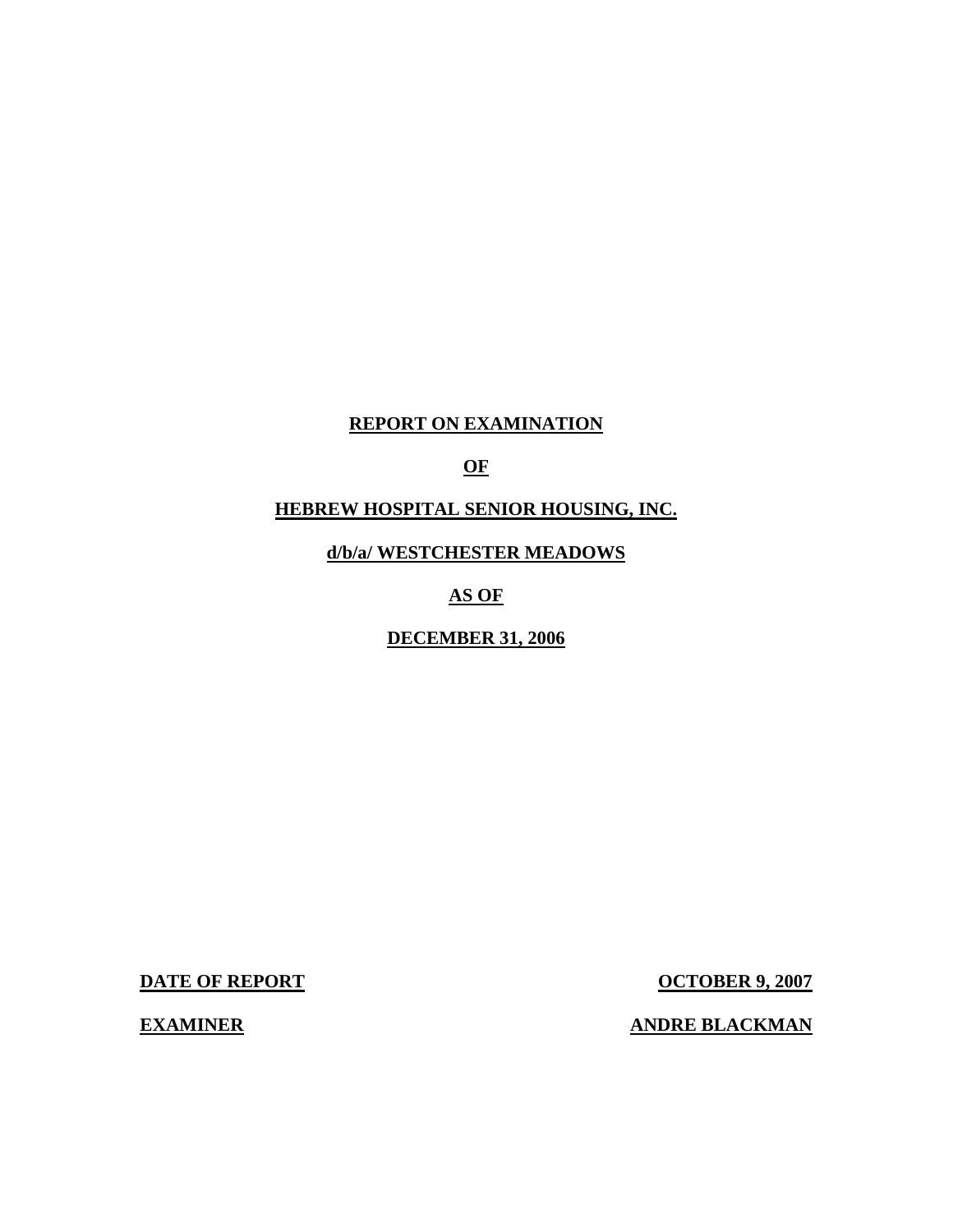## **TABLE OF CONTENTS**

# **ITEM NO. PAGE NO.**  [1. Scope of the examination 3](#page-4-0) 2. Executive summary 4 [3. Description of the Community 5](#page-6-0) [A. Management 5](#page-6-0) [B. Plan of operation 6](#page-7-0) [C. Holding company system 9](#page-10-0) D. Occupancy levels 10 4. Internal controls 11 5. Financial statements 13 A. Balance sheet 13 B. Statement of revenue and expenses 14 C. Changes in actuarial surplus 15 6. Market conduct review 15 [7. Conclusion 16](#page-17-0)  [8. Summary of comments and recommendations 17](#page-18-0)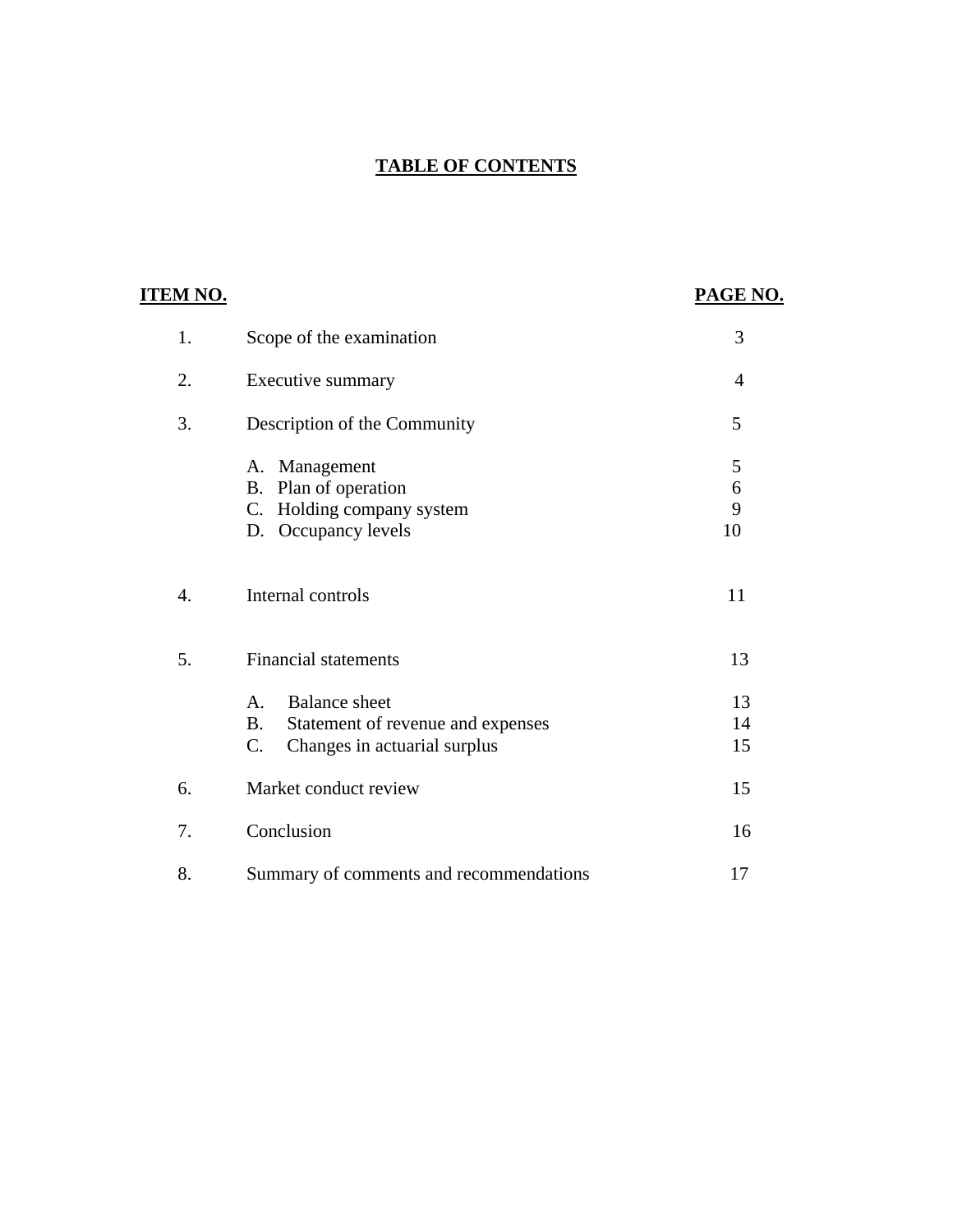

**25 BEAVER STREET** STATE OF NEW YORK INSURANCE DEPARTMENT NEW YORK, NEW YORK 10004

**Eliot Spitzer** Governor

Eric R. Dinallo Superintendent

October 9, 2007

Honorable Eric Dinallo Superintendent of Insurance Albany, NY 12257

Sir:

Pursuant to the requirements of the New York Insurance Law and in compliance with the instructions contained in Appointment Number 22538, dated August 10, 2006 annexed hereto, I have made an examination of the condition and affairs of Hebrew Hospital Senior Housing, Inc. D/b/a/ Westchester Meadows as of December 31, 2006 and submit the following report thereon. Westchester Meadows is a Continuing Care Retirement Community licensed pursuant to the provisions of Article 46 of the Public Health Law (PHL).

Wherever the designations "the Community" or "the CCRC" appear herein, without qualification, they should be understood to indicate Westchester Meadows. Wherever the designations "HHCS" or "the affiliate" appear herein, without qualification, they should be understood to mean Hebrew Hospital Corporate Services, the administrative services agency for all Hebrew Hospital affiliates, and corporate affiliate to Westchester Meadows. HHCS provides Westchester Meadows with consultation and assistance with financial services, human resources and management of information systems.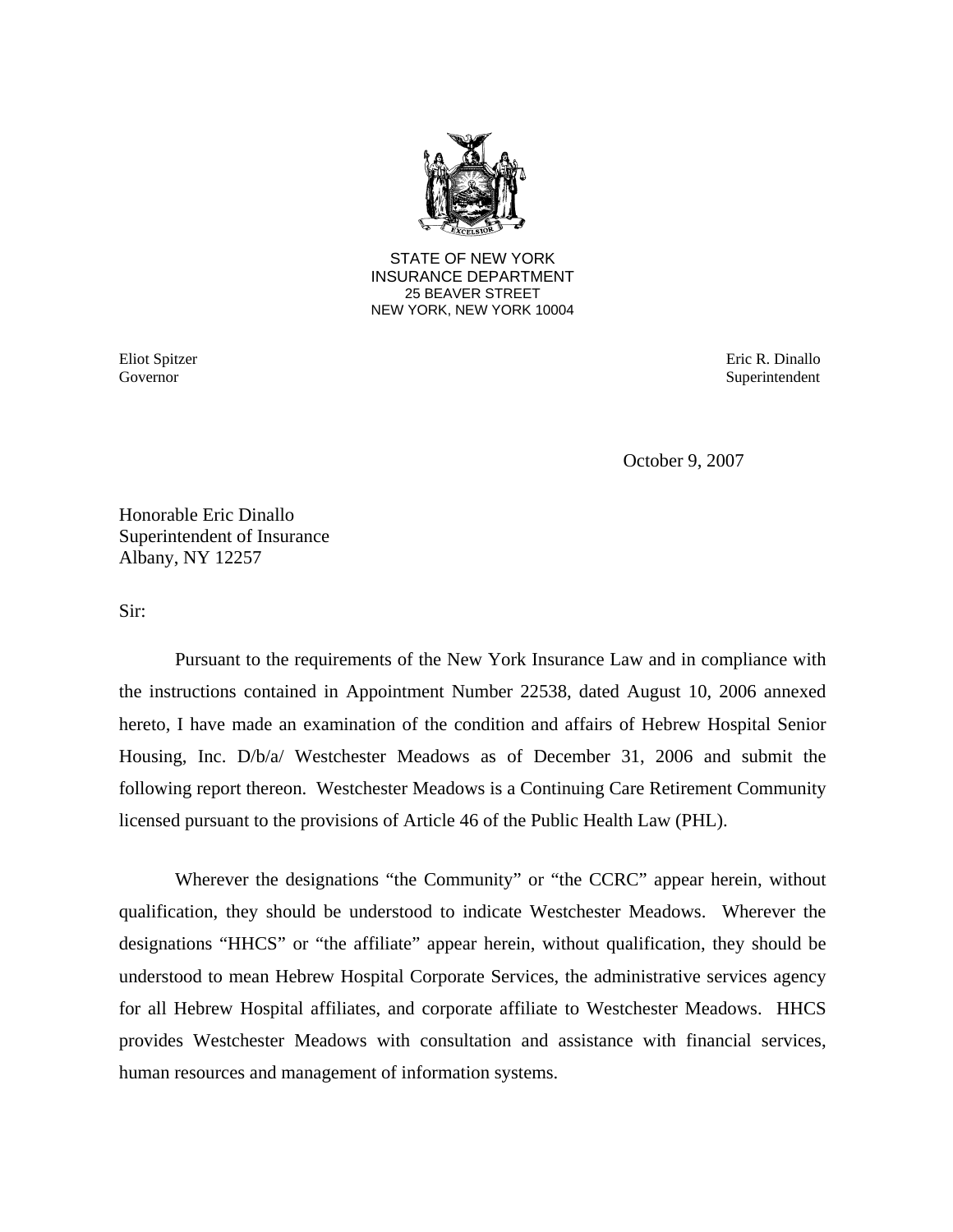The examination was conducted at the former home office of Westchester Meadows at 801 Coop City Boulevard, Bronx, NY 10475 and at its current home office located at 55 Grasslands Road, Valhalla, NY.

As of December 31, 2006, the Community's required actuarial surplus, as determined by using generally accepted actuarial standards and applying statutory requirements, was impaired in the amount of \$7,116,399. The Community is operating under a Department approved Plan of Restoration (Plan) to resolve its required surplus deficiency and restore its minimum surplus as required by Department Regulation 140 (11 NYCRR 350.8(a)).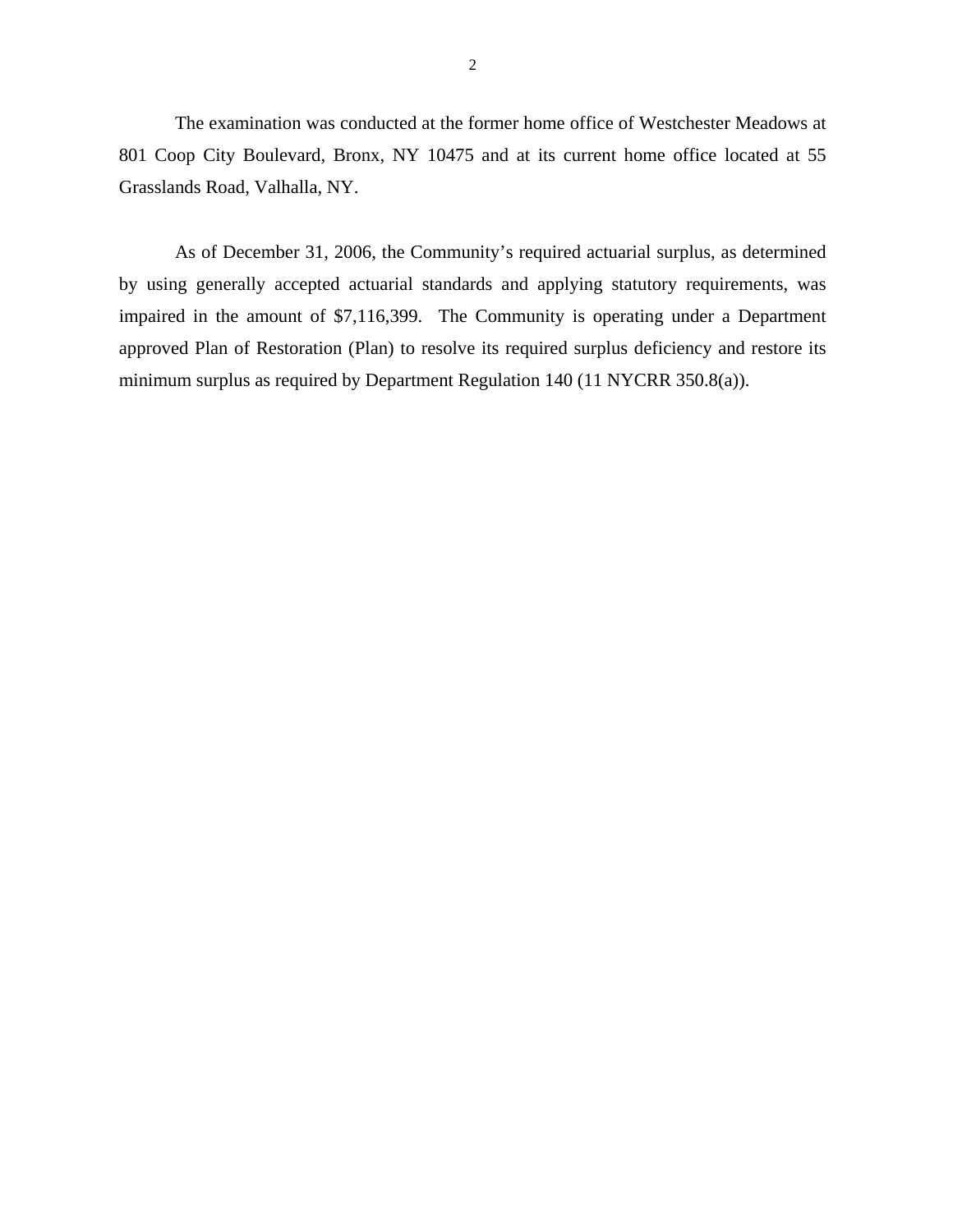#### **1. SCOPE OF THE EXAMINATION**

<span id="page-4-0"></span>This examination covered the period from the time the Community commenced operations, April 2, 2000, through December 31, 2006. Transactions occurring subsequent to this period were reviewed where deemed appropriate by the examiner.

The examination comprised a verification of assets, liabilities as of December 31, 2006 in accordance with Generally Accepted Accounting Principles (GAAP), as modified by the Department pursuant to Insurance Department Regulation 140 (11 NYCRR 350), a review of income and disbursements deemed necessary to accomplish such verification and utilized, to the extent considered appropriate, work performed by the Community's independent certified public accountants. A review was also made of the following items:

> Community Documents Management and Organization Inter-Company Transactions Financial Documents Advertising and Underwriting Restoration Plan

This report on examination is confined to financial statements and comments on those matters which involve departures from laws, regulations or rules, or which are deemed to require explanation or description.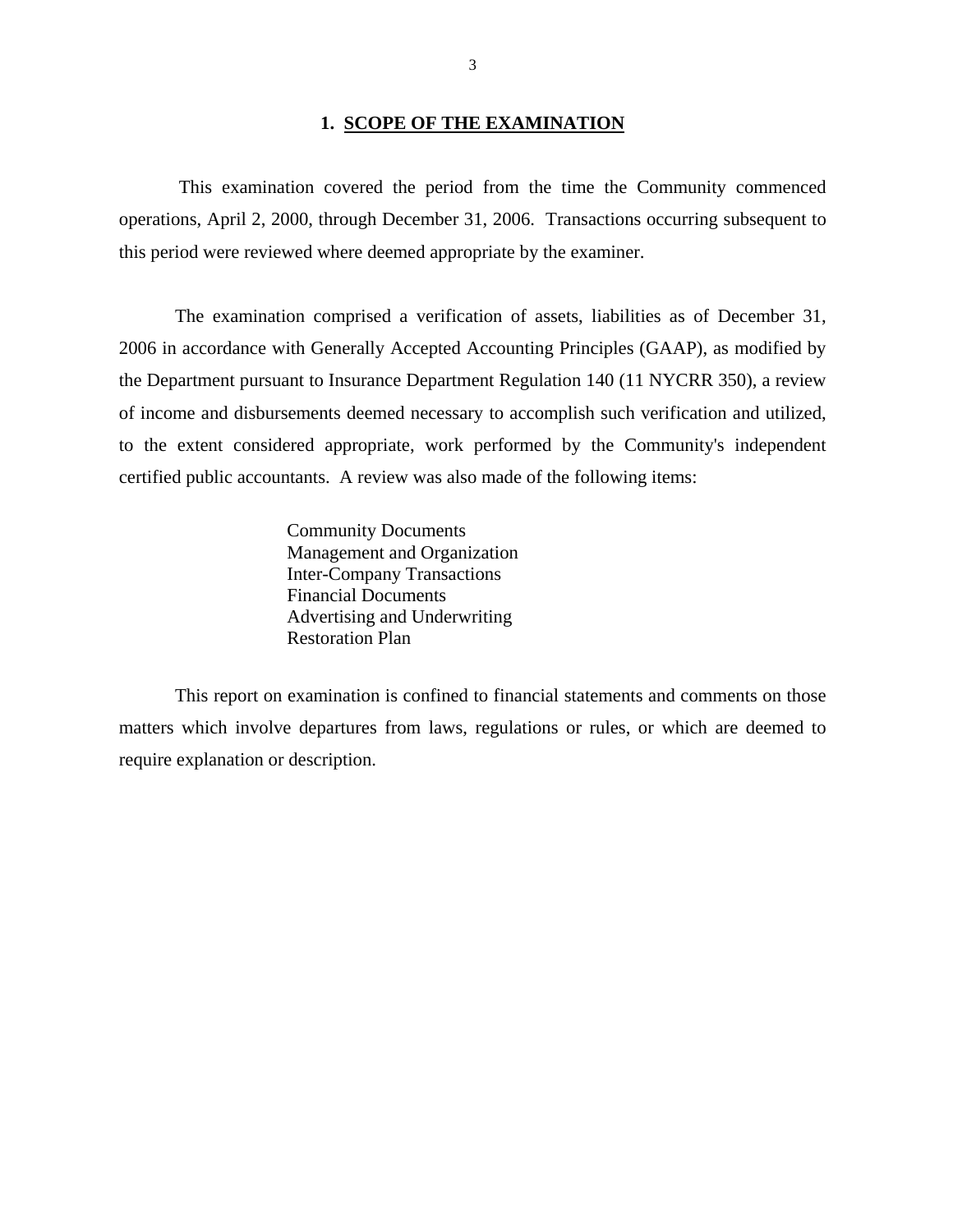#### **2. EXECUTIVE SUMMARY**

. Significant findings included in this report on examination include the following:

- As of December 31, 2006, the Community's required actuarial surplus, as determined by using generally accepted actuarial standards and applying statutory requirements, was impaired in the amount of \$7,116,399. The Community is operating under a Department approved Plan of Restoration (Plan) to resolve its required surplus deficiency and restore its minimum surplus as required by Department Regulation 140 (11 NYCRR 350.8(a)).
- Other areas where exceptions were noted in this report include board of director's composition, internal controls, inter-company balances, and accounting controls.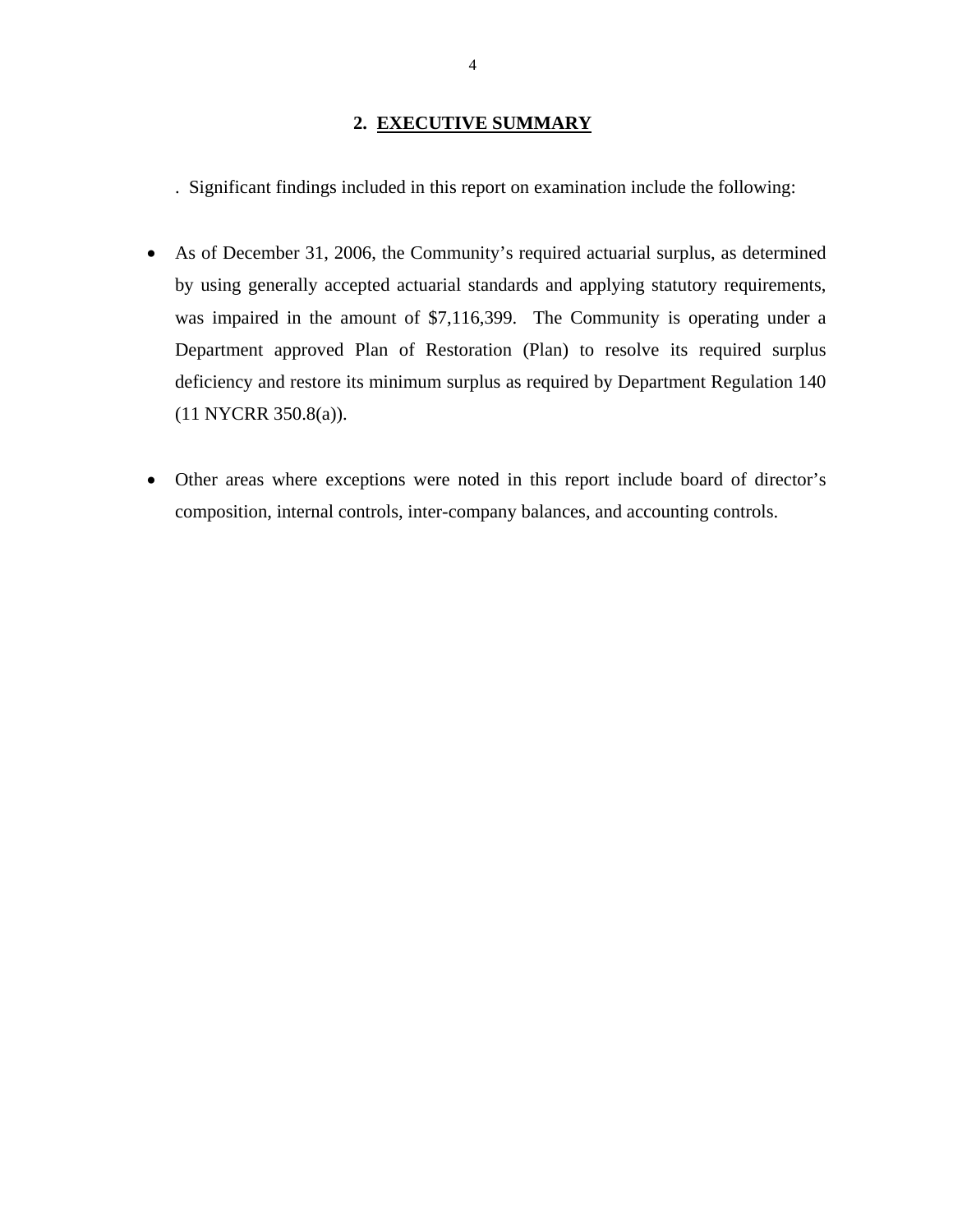#### **3. DESCRIPTION OF THE COMMUNITY**

<span id="page-6-0"></span>Westchester Meadows was formed on September 24, 1997, received its Certificate of Authority on April 2, 2000 and began operating as a continuing care retirement community (CCRC) as defined under Article 46 of the New York State Public Health Law. The facility opened it doors for operation and admittance of life care residents on April 29, 2002. The Community is a Type-B New York not-for-profit organization which was formed to build, own, and operate a continuing care retirement community. The CCRC consists of One Hundred Twenty (120) independent living units; Ten (10) enriched housing units and Twenty (20) bed skilled nursing facility.

The Community is a tax-exempt organization under Section  $501(c)(3)$  of the Internal Revenue Code, and is operated by Hebrew Hospital Senior Housing, Inc. (Sponsor), a New York State not-for-profit corporation located in the Bronx. Serving as administrator, Hebrew Hospital Corporate Services, Inc. (HHCS) is an affiliate of Hebrew Hospital Senior Housing, Inc. HHCS provides Westchester Meadows with several services, including consultation and assistance in financial services, human resources, and management information systems.

#### A. **Management**

Pursuant to the Community's charter and by-laws, the management of Westchester Meadows is vested in a board of directors currently consisting of five members. The bylaws of Hebrew Hospital Senior Housing, Inc. (Westchester Meadows) state that the board shall be comprised of not less than seven (7) or more than thirteen (13) directors. The board meets at least four times during each calendar year. The five current members of the Board of Directors are as follows:

| Name                        | <b>Officer</b> / Principal Business Affiliation |  |  |
|-----------------------------|-------------------------------------------------|--|--|
| Arnold Goldstein<br>Rye, NY | Chairman,<br><b>Samson Management</b>           |  |  |
| Bertram Gelfand             | Director,                                       |  |  |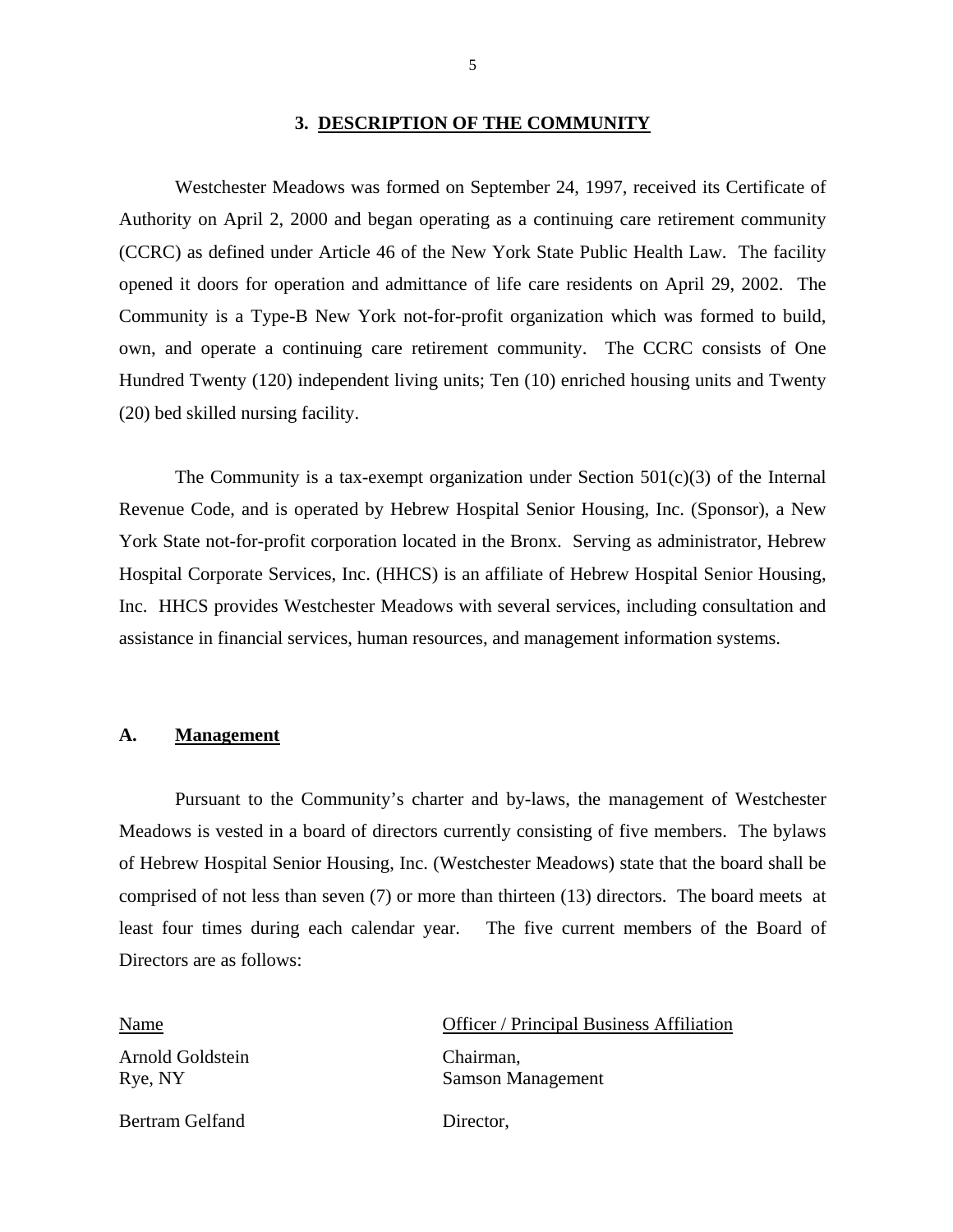Charles Goldberger Vice President,

Michael Laub President, New York, NY Realty Group

<span id="page-7-0"></span>Bronx, NY Kurzman & Eisenberg

White Plains, NY McCullough, Goldberger & Staudt

Alan Pearce Treasurer / Secretary, Stamford, CT Bryan, Cave, Robinson, Silverman

The minutes of all meetings of the Board of Directors held during the examination period were reviewed.

It is recommended that the Community fill the member vacancies on its board in order to comply with the required number of board members specified by its by-laws.

The principal officers of Westchester Meadows as of December 31, 2006 were as follows:

| Mary Frances Barrett | President & CEO |
|----------------------|-----------------|
| Brian J. Perino      | <b>CFO</b>      |
| Alan Pierce          | Secretary       |

#### **B. Plan of Operations**

In exchange for an entrance fee, Westchester Meadows provides a potential resident with the option to enter into a contract that covers lifetime residence in the Westchester Meadows Life Care Community. The entrance fee, both the residential and life care portions, are refundable subject to the terms of the Life Care Agreement. A monthly maintenance fee is payable at the time that an applicant takes up residence in an independent living unit within the Community. Under the contract, a resident may be transferred to the Community's enriched housing or skilled nursing facility. These contracts can be voluntarily terminated. In addition to being available for contract holders, the Community's enriched housing and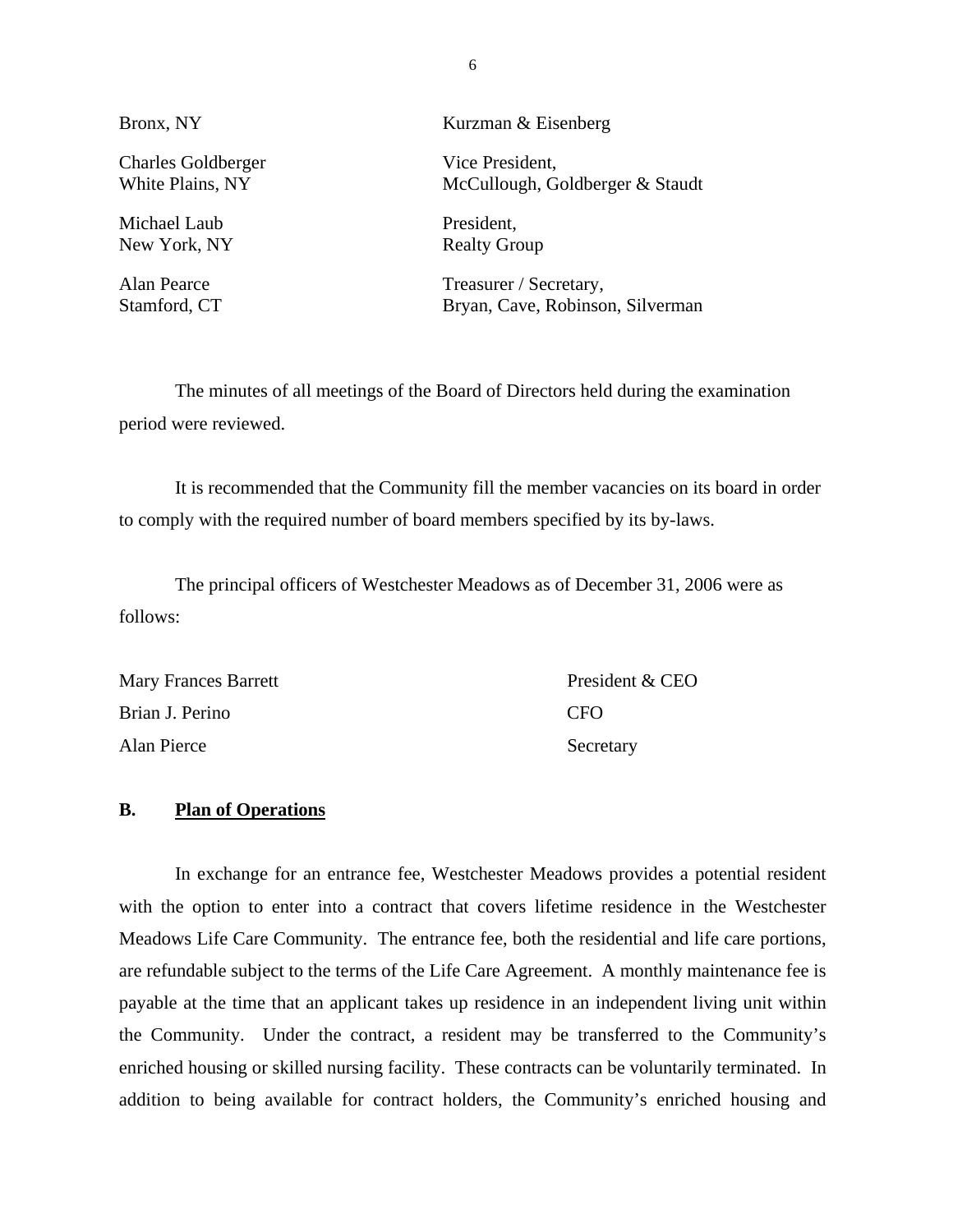skilled nursing facilities are also available on a per diem basis. Westchester Meadows currently offers a Life Care agreement with a 65% refundable deposit option. The CCRC had previously offered a contract with a 90% refundable deposit option.. Effective January 1, 2006, this contract option was no longer available. However, as of the time of this writing, most current residents are still covered under the 90% refundable deposit option.

#### Entrance Fee Requirement:

When a person has been accepted to become a resident in the CCRC, the applicant is required to submit a deposit equal to 10% of the required entrance fee. The remainder of the entrance fee must be paid before the resident enters the CCRC. The Entrance Fee is made up of two parts reflecting a residential component and a life care component. For the first 90 days after the resident pays the entrance fee, it is fully refundable. At the end of the 90 day period, the entrance fee will be reduced by a 4% administration fee, after which any entrance fee refund will be reduced by a 2% per month charge on the residential component of the fee. The residential component is fully amortized to the 65% level, where it remains, after 570 days. When the balance of the life care component is exhausted due to a 2% monthly charge on each additional month of residency, the life care component is fully amortized and no further refunds are given. Refunds made under the terms of the residency agreement will occur no later than 30 days after a new resident pays the entrance fee for unit being vacated or within one year after termination of the residency agreement, whichever occurs first.

#### Monthly Fee Requirement:

A monthly fee is charged to the resident who has assumed occupancy of an Independent Living Unit, and where applicable a second person fee, for the services and facilities made available to them. Monthly Fees are due and payable when a resident moves into the Independent Living Unit, or 60 days after it is available for residency. Any monthly fee increases are subject to inflation limitations depending on when the agreement was executed.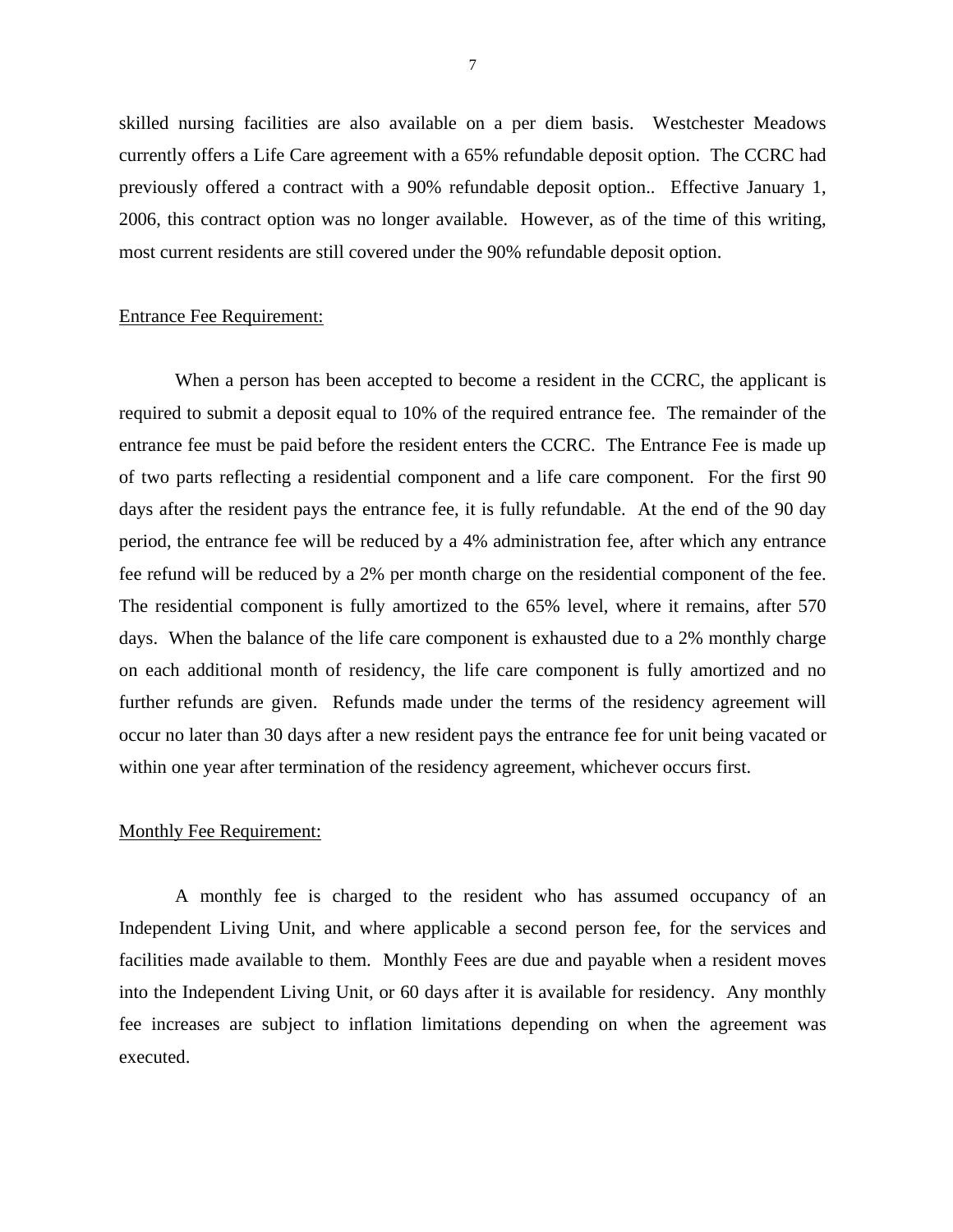#### 90% Refundable Fee Refund Option:

This contract option was discontinued as of 1/1/2006.

#### Contracts:

The CCRC offers a life care contract that varies based upon certain demographic factors. These factors affect the cost components of the life care contract and include the type of unit, if a second person will occupy the unit, and the time the contract is executed. Westchester Meadows issues a "Type A" residency agreement.

The Type A residency agreement includes coverage for services including residency at Westchester Meadows; dining; utilities (except telephone) and basic television cable; apartment and common area maintenance; weekly flat linen service; weekly housekeeping; transportation; use of exercise center including an indoor swimming pool and fitness center, and optional activities; and if needed, skilled nursing home services or assistance with the activities of daily living in an enriched housing apartment; access to contracted short-term and intermittent home health care; and various administrative services.

#### Initial Disclosure Statement:

The Initial Disclosure Statement is attached to and distributed with the residency agreement to an accepted applicant. The disclosure statement contains the necessary articles as required by Section 4606 of the NYS Public Health Law (PHL).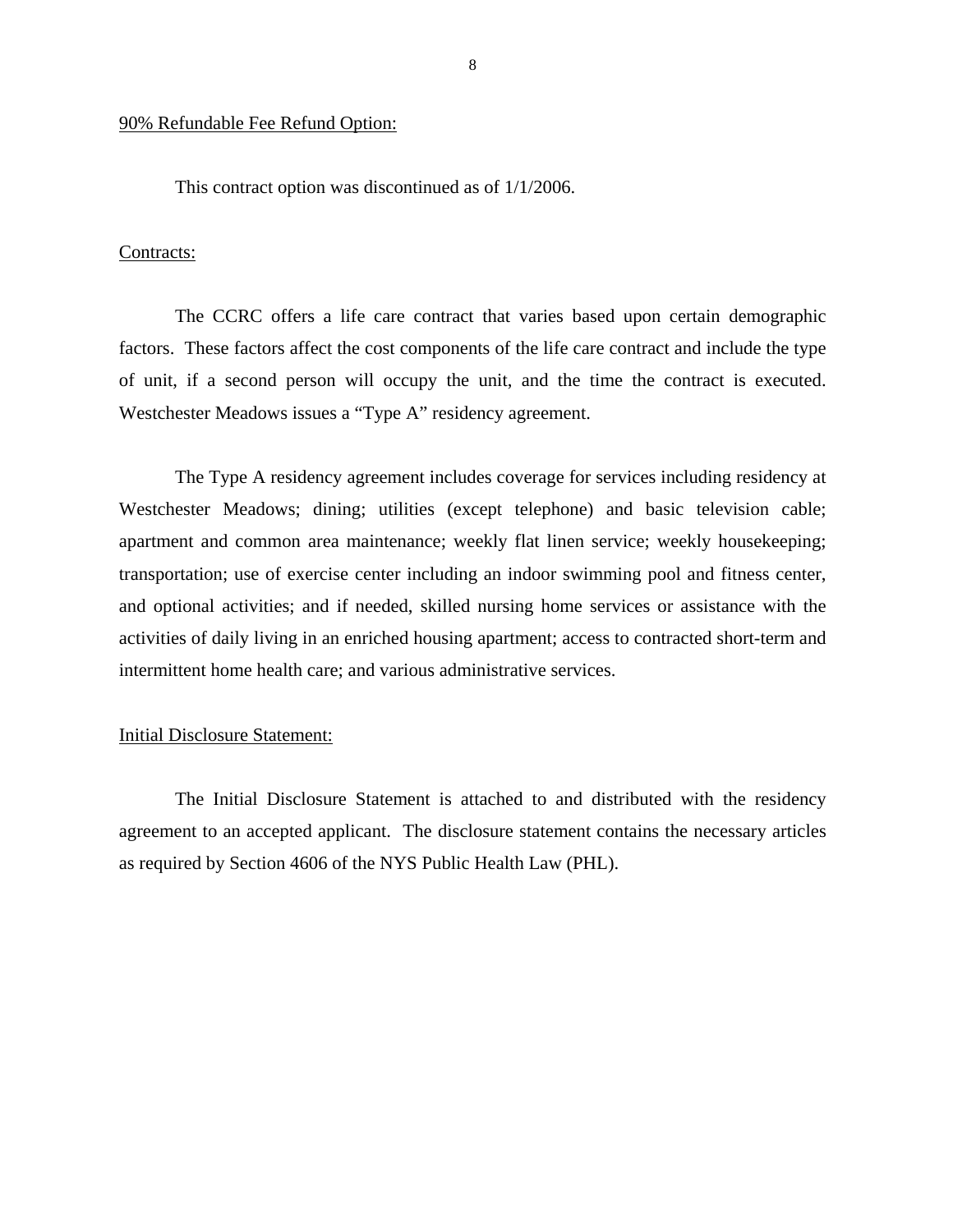#### <span id="page-10-0"></span>**C. Holding Company System**

Hebrew Hospital Senior Housing, Inc. is affiliated, through common board members, with Hebrew Hospital Home, a 480-bed skilled nursing facility in the Bronx, New York; Hebrew Hospital Home of Westchester, a 160-bed skilled nursing facility in Westchester County, New York; and Hebrew Hospital Corporate Services, Inc. (HHCS). These relationships are shown in the chart below.



The Community currently receives administrative services subject to the terms of an inter-company agreement with its corporate affiliate (HHCS). HHCS Inc. is a service entity that provides Finance, Human Resources, Payroll, Account Payable, Administration, Central Supply, Facility Construction, Marketing, Business Development, and MIS services to Westchester Meadows, as well as other entities. The costs for these services are allocated to Westchester Meadows and are booked as inter-company balances. These inter-company balances accrue on account until payment is made by the CCRC to HHCS. Other than actual costs, there are no fees assessed by HHCS to the Community for the administration of these services. The administrative services contract contains an original paragraph for "Fees". The paragraph states the following: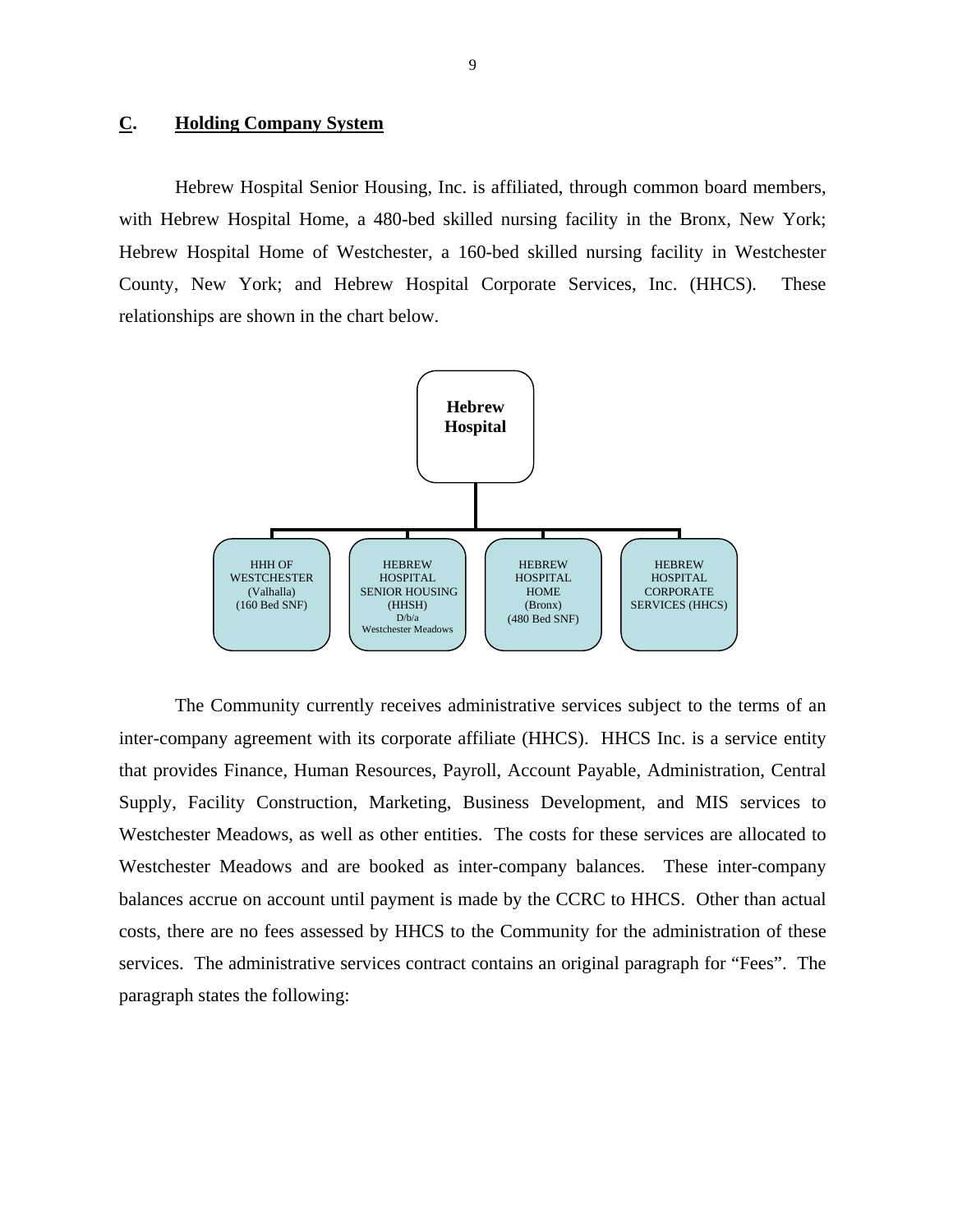"During the term of this agreement, the CCRC shall pay HHCS a fee for the provision of administrative / consultative corporate services hereunder, as set forth in Exhibit "A", annexed hereto and made part of this agreement."

However, Exhibit "A", as annexed to the agreement, is a blank document with no published fee. The "Fee" paragraph contained in the contract is thereby deemed to have no effect since fees are not paid by the Community, and no fee is explicitly stated in the contract. The Community has verified that no fee is paid with respect to the services rendered by HHCS on behalf of the CCRC.

It is recommended that Westchester Meadows update its corporate services agreement to reflect the practice of receiving the services disclosed in the agreement with HHCS at cost.

#### **D. Occupancy Levels**

As a component of the actuarial review by the community's actuaries, and the actual history of occupancy by the CCRC, it has been determined that current and prospective occupancy levels are at satisfactory levels. Overall occupancy has fallen slightly since the examination date of 12/31/06 to an occupancy level of 95.0%. Occupancy benchmarks determined by the CCRC's actuaries are as follows:

| Unit Type                 | Occupancy Level | Projected Units | Capacity |
|---------------------------|-----------------|-----------------|----------|
| <b>Independent Living</b> | 95.8%           | 115             | 120      |
| <b>Enriched Housing</b>   | 93.0 %          |                 |          |
| <b>Skilled Nursing</b>    | 93.0%           |                 |          |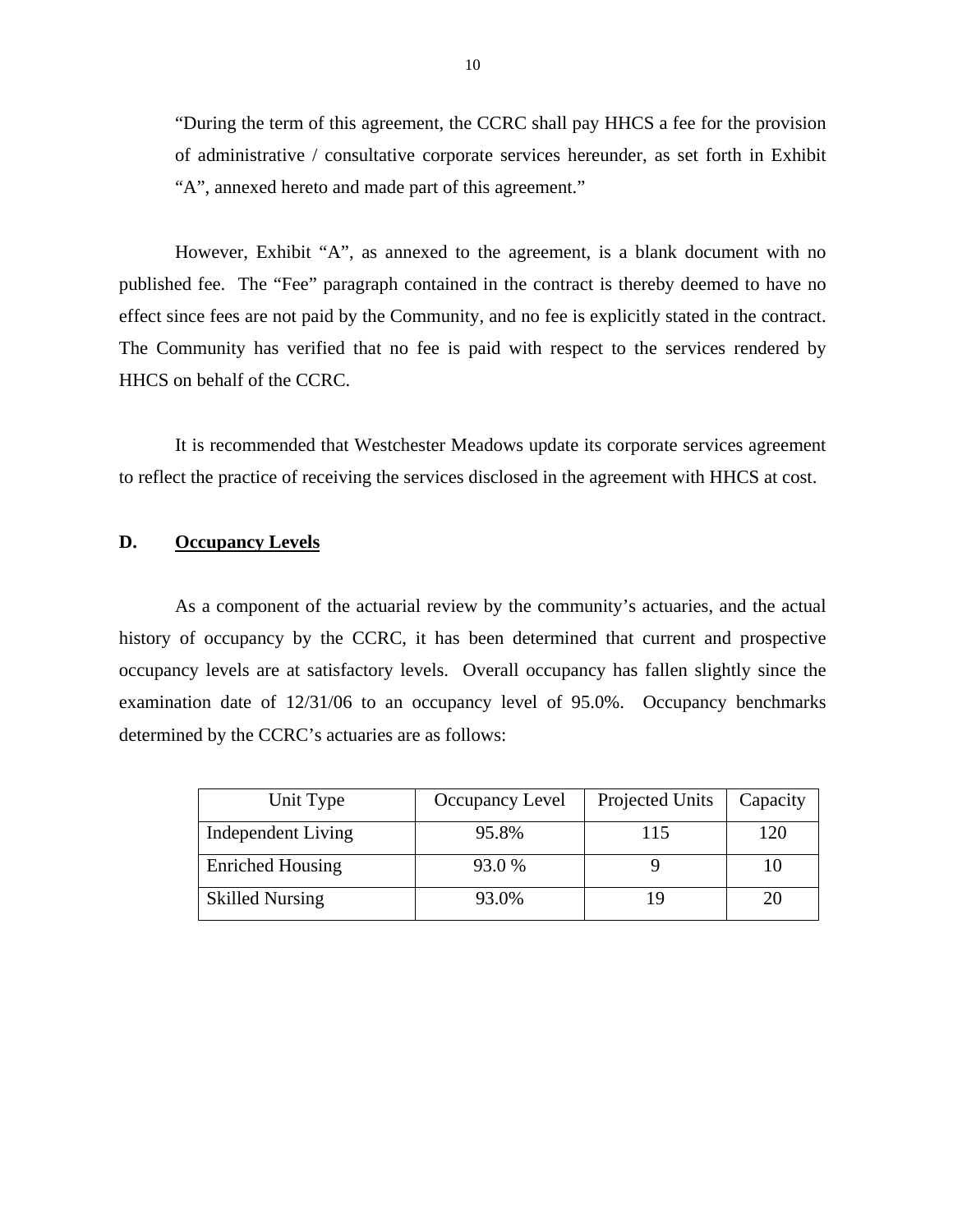|                  | Independent | Enriched | Skilled        | Aggregate        | Total     |
|------------------|-------------|----------|----------------|------------------|-----------|
|                  | Living      | Housing  | <b>Nursing</b> | Projected        | Actual    |
|                  |             |          |                | Actuarial        | Occupancy |
|                  |             |          |                | <b>Benchmark</b> |           |
| <b>Actuarial</b> |             |          |                |                  |           |
| Projected        |             |          |                |                  |           |
| <b>benchmark</b> | 95.8%       | 93.0%    | 93.0%          | 93.6%            |           |
| 2003             | 97.5%       | 30%      | 30%            | $93.6\%$         | 52.5%     |
| 2004             | 99.2%       | 40%      | 55%            | 93.6%            | 64.7%     |
| 2005             | 97.5%       | 80%      | 70%            | 93.6%            | 82.5%     |
| 2006             | 95.0%       | 80%      | 100%           | $93.6\%$         | 95.0%     |

The following table compares historical occupancy levels with projected levels of utilization at December 31, 2006:

## **4. INTERNAL CONTROLS**

#### Account Payable Controls:

Where tested, invoices received and payments processed for the invoiced amounts contained appropriate signoffs. However, other internal controls for account payable and cash disbursement were lacking. A segregation of duties does not exist within the account payable process that would prevent unauthorized payments. There are no mitigating controls that would ensure only appropriate expenses are posted and paid.

It is recommended that the Community develop an internal control procedure that ensures only approved expenses are entered into and disbursed from the account payable system.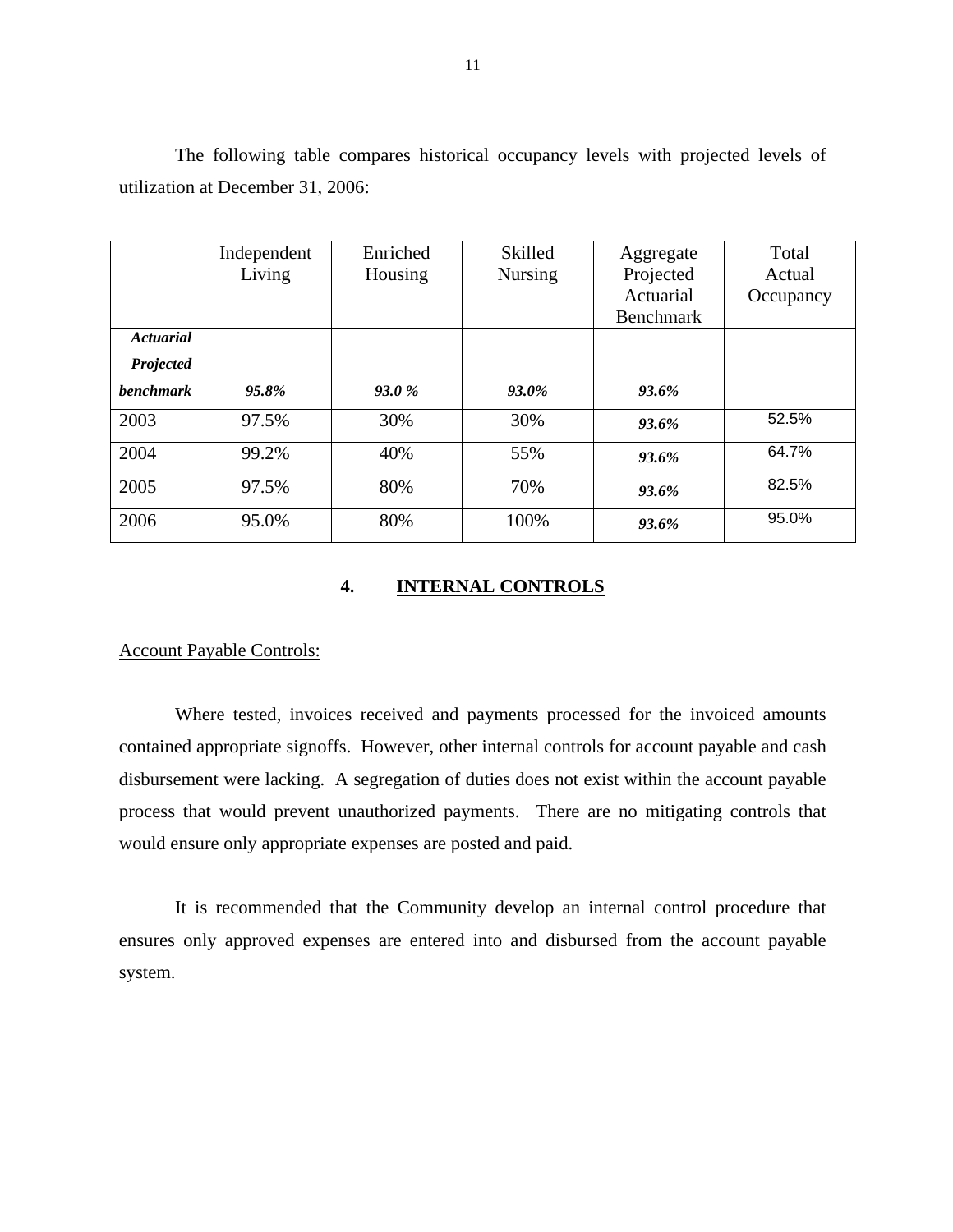Internal Audit

The function of internal controls for the community is vested in the Corporate Compliance Officer for the HHCS, Inc. This officer overseas compliance reviews and audits handled internally and by outside auditors. A review of the compliance reviews completed during and pertaining to the examination period ending December 31, 2006 showed no Westchester Meadows related audits.

It is recommended that the Corporate Compliance Officer initiate reviews and or audits of the administrative operations that impact Westchester Meadows, including applicable key areas and issue written audit reports thereon.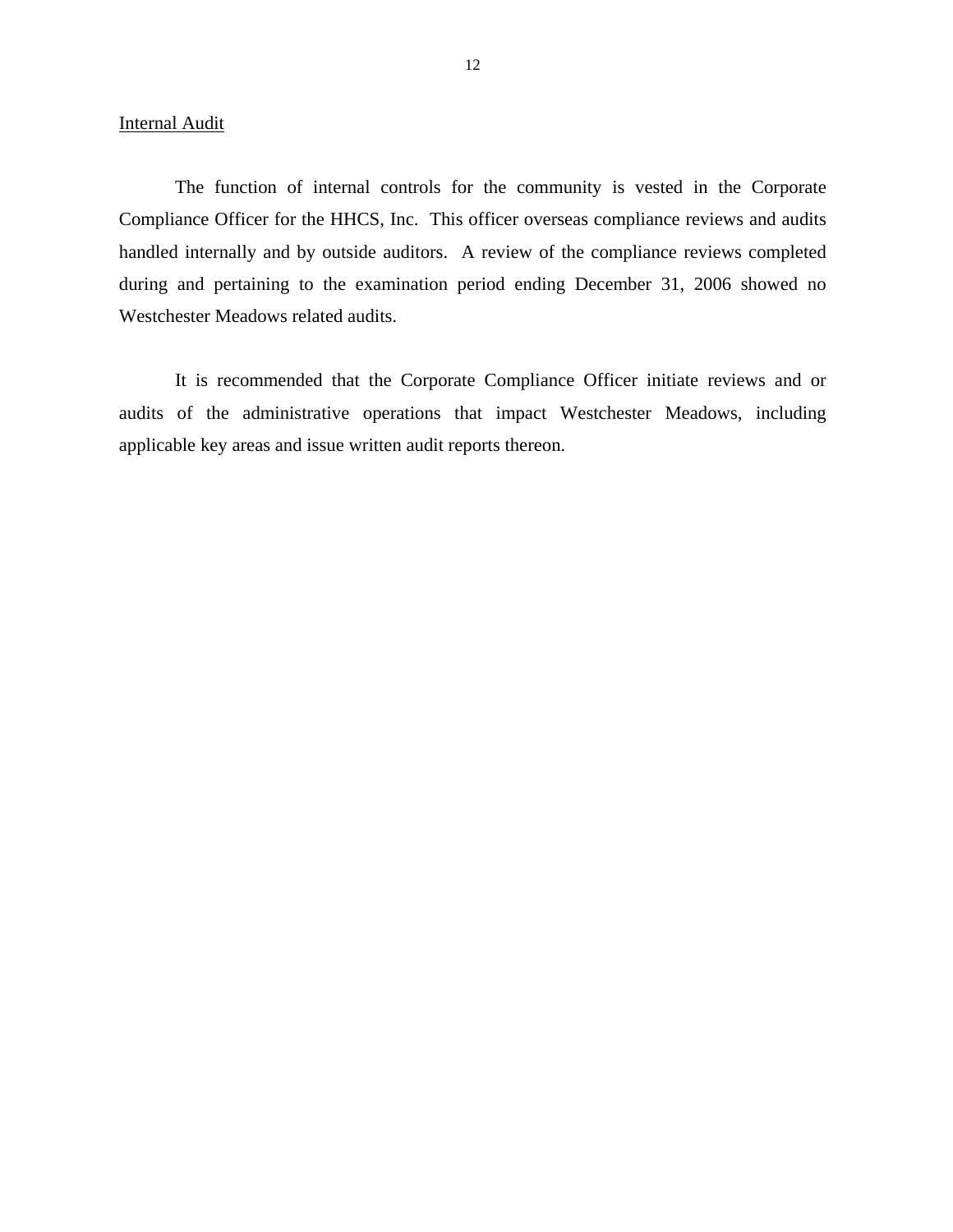#### **5. FINANCIAL STATEMENTS**

#### **A. Balance Sheet**

The following shows the assets, liabilities and surplus as of December 31, 2006, as determined by this examination. It is the same as the revised actuarial balance sheet submitted in July 2007 and as reported by the Company presented on a statutory accounting basis, pursuant to Insurance Department Regulation 140 (11 NYCRR 350).

| <b>Assets</b>                             | 2006                |
|-------------------------------------------|---------------------|
| Total current assets                      | \$<br>1,841,498     |
| Other cash and investments                | 11,973,061          |
| Property, plant and equipment             | 50,629,865          |
| Unamortized financing costs               | 1,617,348           |
| Deferred marketing costs                  | 1,233,594           |
| <b>Total Assets</b>                       | \$<br>67,295,366    |
| <b>Liabilities</b>                        |                     |
| Long-term and short-term debt             | \$<br>17,972,435    |
| Subordinated loan – long-term debt        | 3,703,424           |
| Reserve liability                         | 52,735,906          |
| <b>Total Liabilities</b>                  | \$<br>74,411,765    |
| <b>Net surplus</b>                        | \$<br>(7, 116, 399) |
| <b>Total liabilities and surplus</b>      | \$<br>67,295,366    |
| Ratio of net surplus to total liabilities | $(9.60\%)$          |

#### NOTES:

It should be noted that the asset values herein are reported on an actuarial basis. As such, the values differ from the certified financial statements prepared by the Community's Certified Public Accountants using Generally Accepted Accounting Principles (GAAP basis).

 Community is operating under a Department approved Plan of Restoration (Plan) to resolve its required surplus As of December 31, 2006, the Community's required actuarial surplus, as determined by generally accepted actuarial standards and applying statutory requirements was impaired in the amount of \$7,116,399. The deficiency and restore of its minimum surplus as required by Department Regulation 140 (11 NYCRR 350.8(a)).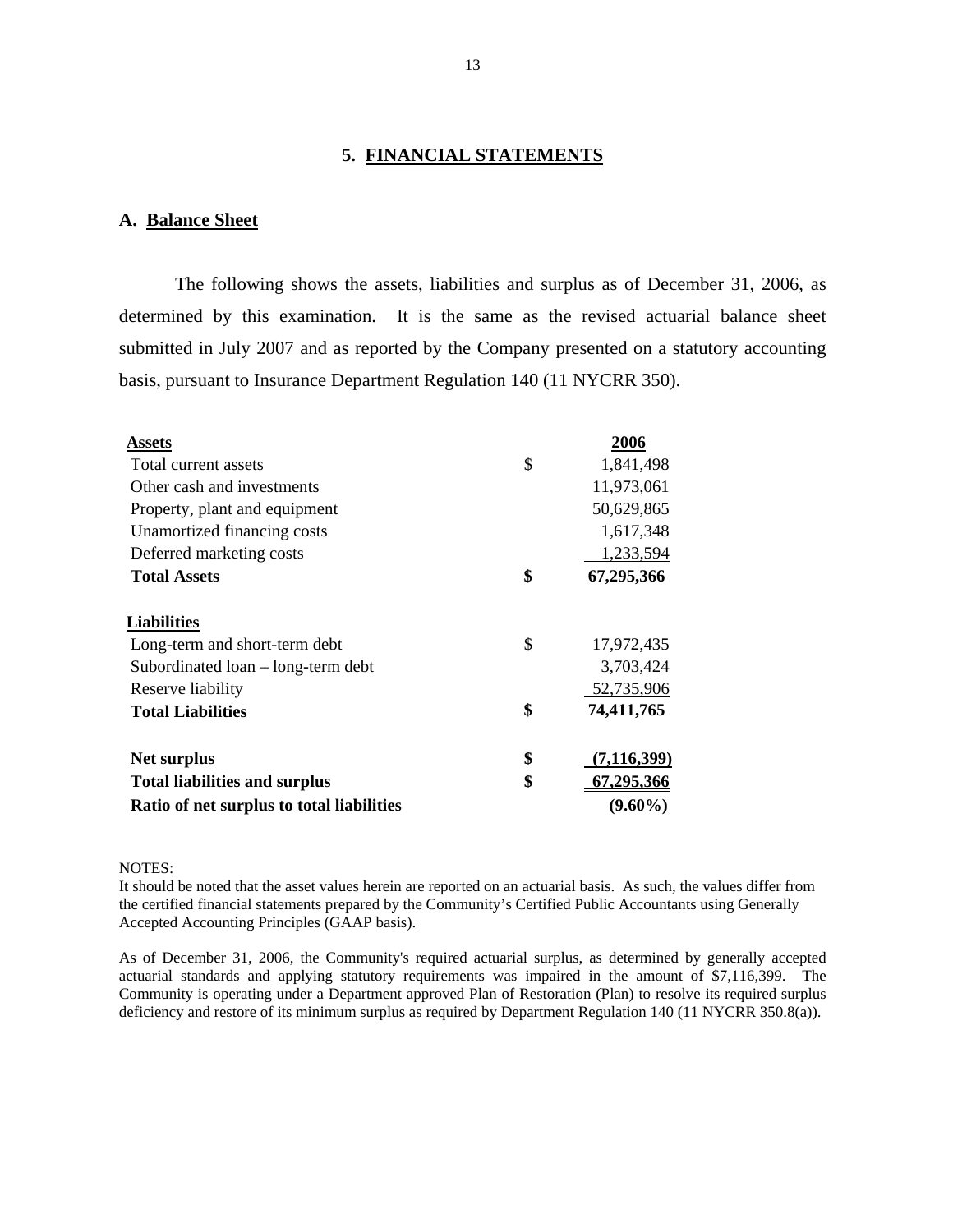## **B. Statement of Revenue and Expenses**

The statement of revenue and expenses is presented on a GAAP basis for the period, January 1, 2002 through December 31, 2006.

| <b>REVENUES</b>                        |                 |
|----------------------------------------|-----------------|
| Monthly maintenance fees               | \$23,502,908    |
| Other revenue from residents           | 522,800         |
| Earned entrance fees (net of refunds)  | 3,655,780       |
| Patient revenues from nonresidents     | 4,035,031       |
| Interest and dividend income           | 1,217,214       |
| <b>Total Revenues</b>                  | \$32,933,733    |
| <b>OPERATING EXPENSES</b>              |                 |
| Interest expense                       | \$<br>6,098,382 |
| Facility and dining expenses           | 15,766,549      |
| Health expenses                        | 6,281,680       |
| Administration expenses                | 8,798,553       |
| Depreciation and amortization          | 6,751,439       |
| Real estate taxes                      | 2,983,487       |
| NYS health facilities assessment       | 93,019          |
| Write-ins for other operating expenses | 258,176         |
| <b>Total Expenses</b>                  | \$47,031,285    |
| <b>Net Income (Loss)</b>               | (14,097,552)    |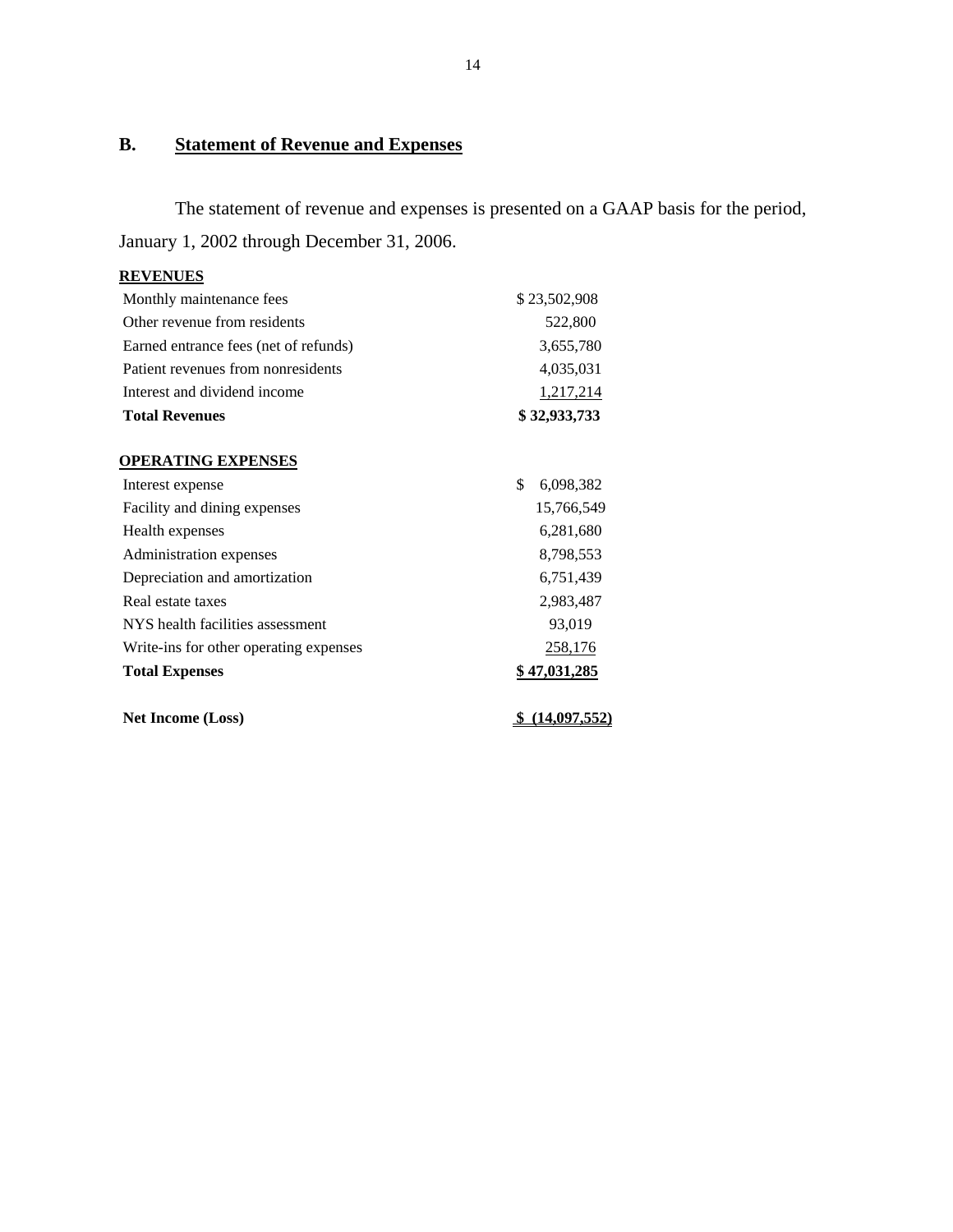## **C. Changes in actuarial surplus**

Reserves and surplus decreased \$7,116,399 during the examination period, January 1, 2002 through December 31, 2006, detailed as follows:

| Actuarial Surplus as of 1/1/2002                 |                            |                             | (\$0) |
|--------------------------------------------------|----------------------------|-----------------------------|-------|
|                                                  | Gains in<br><b>Surplus</b> | Losses in<br><b>Surplus</b> |       |
| GAAP basis net income/(loss)                     |                            | (\$14,097,552)              |       |
| Actuarial adjustment per 2006<br>actuarial study | \$6,981,153                |                             |       |
| Actuarial Surplus as of 12/31/2006               |                            |                             |       |

It is therefore recommended that the Community continue to operate under its Department approved Plan of Restoration to resolve its required surplus deficiency of \$7,116,399 and restore its minimum surplus, as required by Department Regulation 140 (11 NYCRR 350.8(a)).

## **6. MARKET CONDUCT REVIEW**

The examination included a market conduct review focusing on the following major areas:

- a) Underwriting, sales, and advertising
- b) Disclosure statement
- c) Care Agreement

No unfair practices were noted.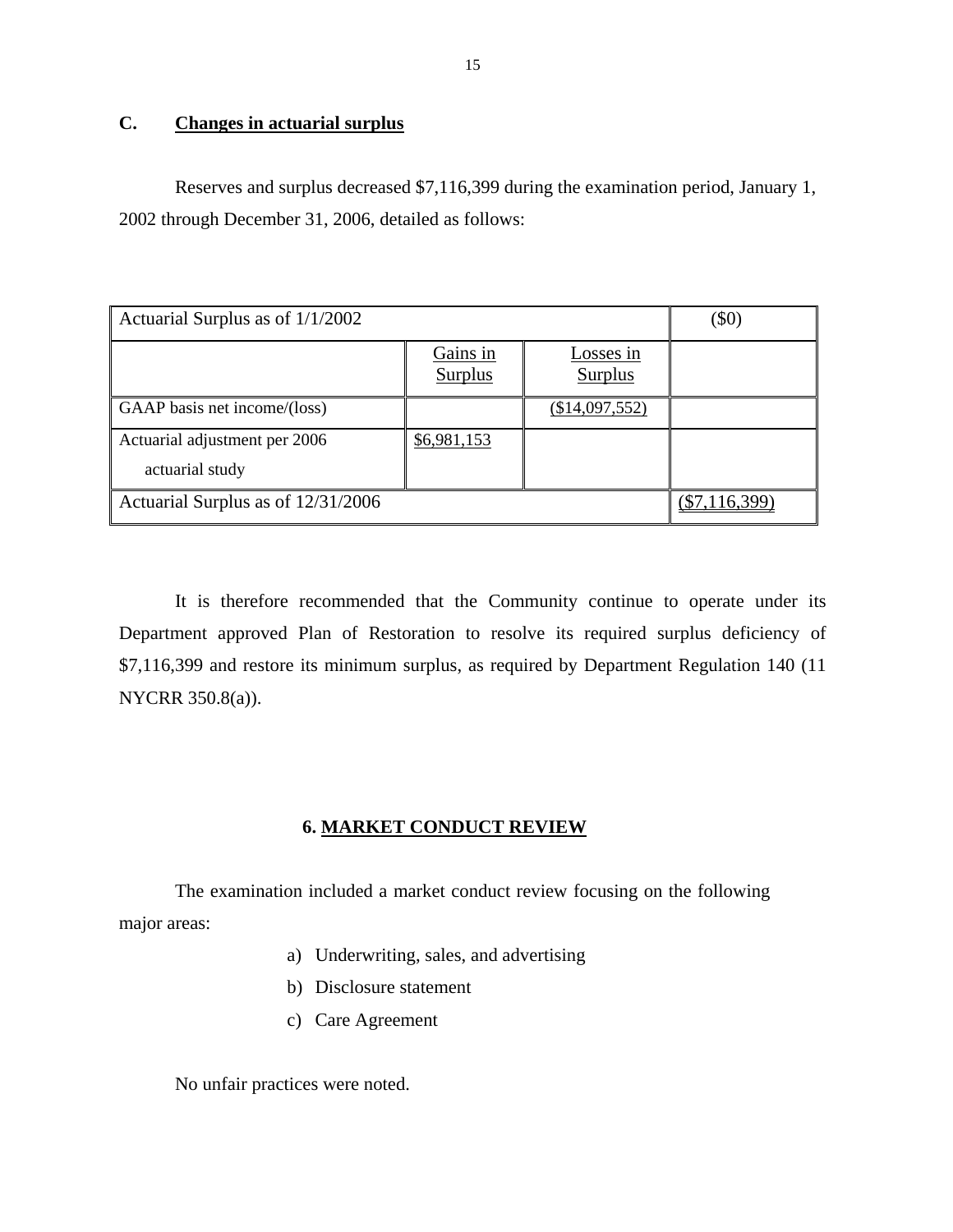## **7. CONCLUSION**

<span id="page-17-0"></span>As of December 31, 2006, Westchester Meadow's required actuarial surplus, as determined by using generally accepted actuarial standards and applying statutory requirements, was impaired in the amount of \$7,116,399. The Community is operating under a Department approved Plan of Restoration to resolve its required surplus deficiency and restore its minimum surplus as required by Department Regulation 140 (11 NYCRR 350.8(a)).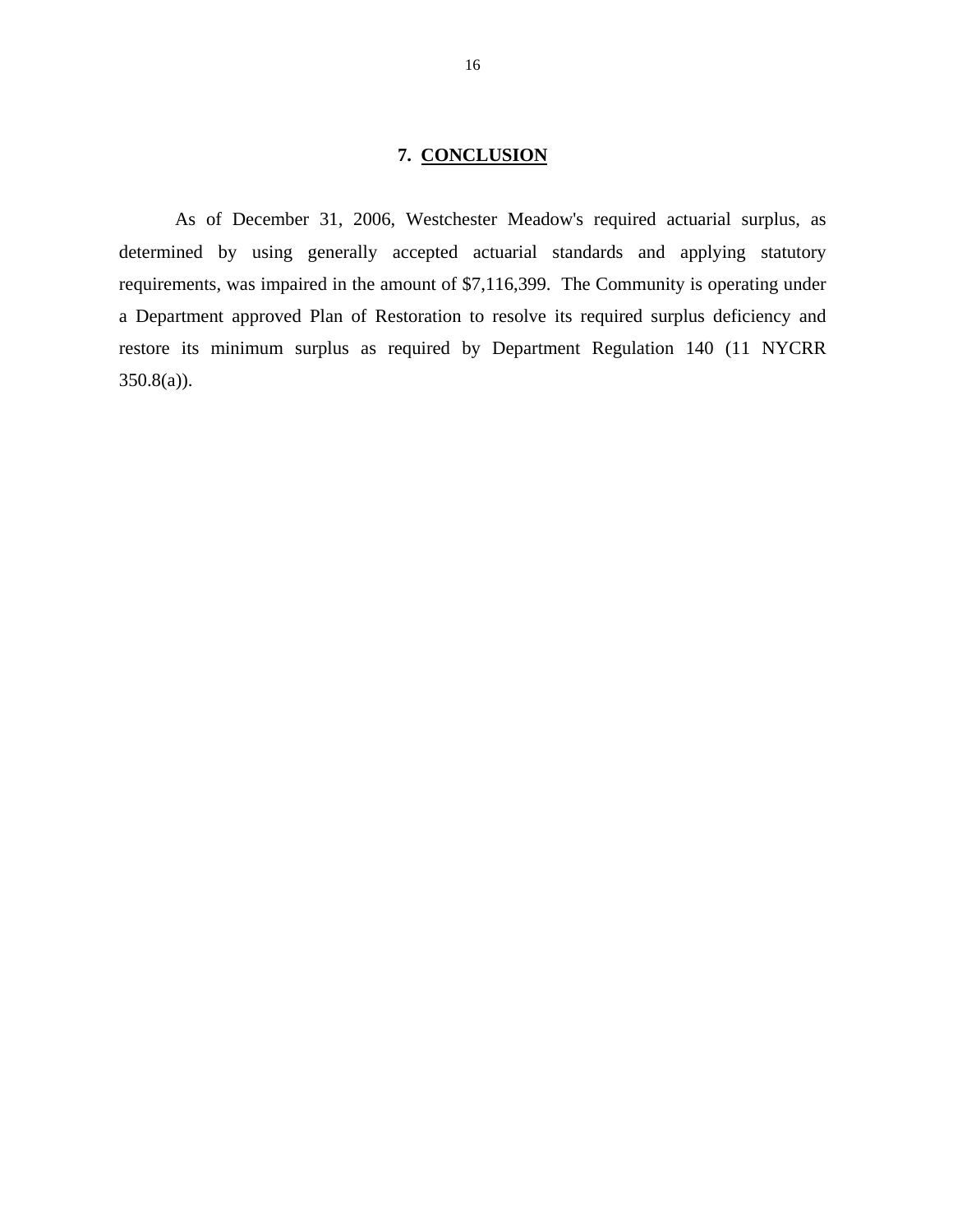## <span id="page-18-0"></span>**8. SUMMARY OF COMMENTS AND RECOMMENDATIONS**

#### **ITEM**

## PAGE NO.

#### A. **Actuarial Surplus**

As of December 31, 2006, the Community's required actuarial 2,4,12,16 surplus, as determined using generally accepted actuarial standards and applying statutory requirements, was impaired in the amount of \$7,116,399. The Community is operating under a Department approved Plan of Restoration to resolve its required surplus deficiency and restore its minimum surplus as required by Department Regulation 140 (11 NYCRR  $350.8(a)$ ).

#### B. **Management**

It is recommended that the Community fill the member 6 vacancies on its board in order to comply with the required number of board members specified by its by-laws.

#### C. **Holding Company System**

It is recommended that Westchester Meadows update its 7 corporate services agreement to reflect the practice of receiving the services disclosed in the agreement with HHCS at cost.

#### D. **Internal Controls**

- i. It is recommended that the community develop an internal 11 control procedure that ensures only approved expenses are entered into the account payable system and only approved expenses are disbursed.
- ii. It is recommended that the Corporate Compliance Officer 12 initiates reviews and or audits of the administrative operations that impact Westchester Meadows, including applicable key areas and issue written audit reports thereon.